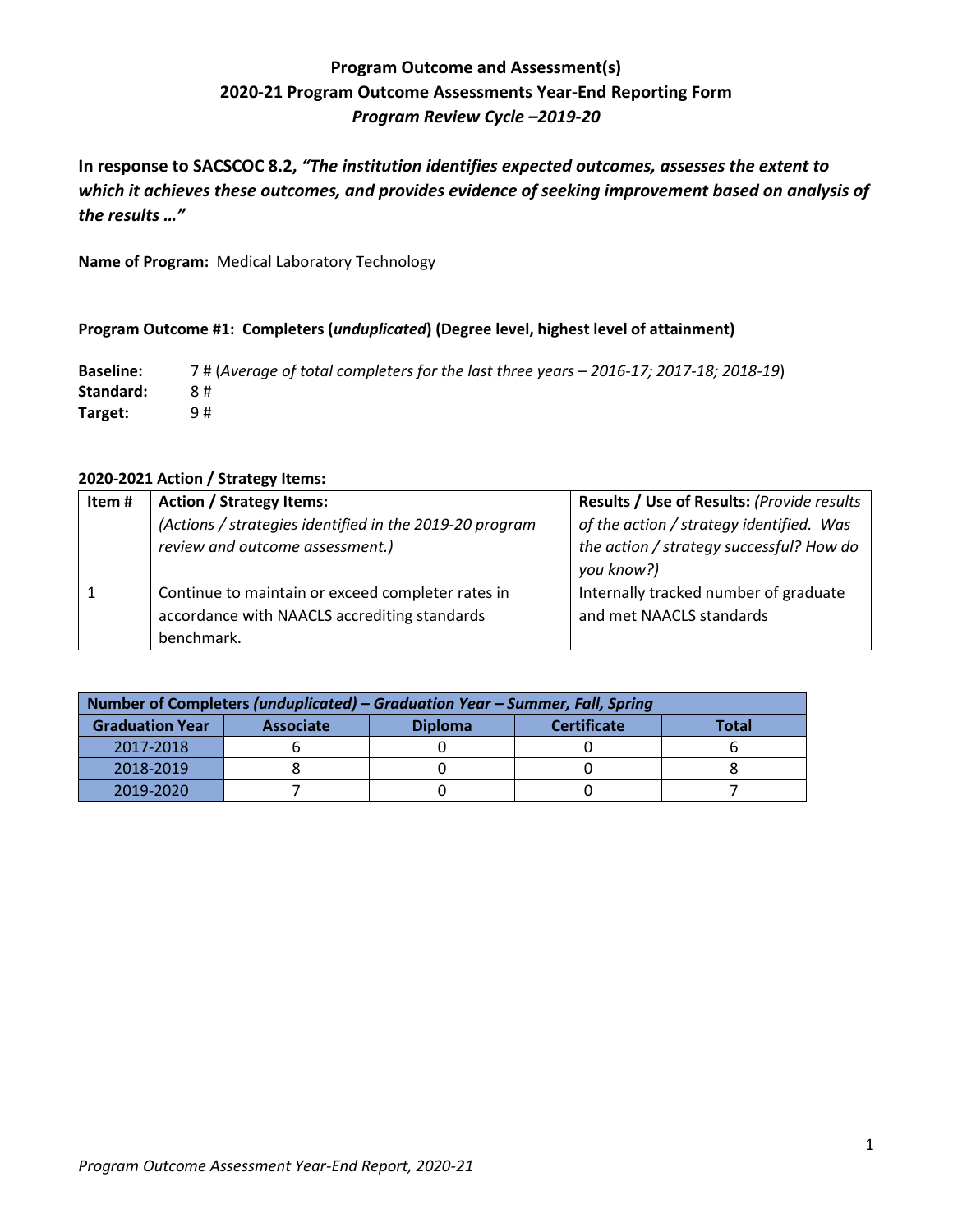

**Provide narrative for analysis of completers** *(Based on the data, provide a narrative of your analysis of completions. Indicate factors that may have affected your completions. How might you increase the number of completers in your program?)*

The Medical Laboratory Technology program has met the thresholds set forth by our accrediting body NAACLS. The recent curriculum change has afforded our program the opportunity to attract more recent high school graduates. Students are also assigned a career pathway specialist who helps guide them towards the program that suits them best. The MLT program is working towards increasing the number of completers by the potential for increased enrollments.

**Provide narrative for analysis of completer standard/target** *(As a result of the data analysis, indicate changes to the standard or target. Did you meet your standard/target? State any changes you plan to make for continuous improvement.)*

Our accrediting body NAACLS, sets a benchmark stating that at least 70% of students who have begun the final half of the program go on to successfully graduate the program. Our program currently exceeds this benchmark. Of students who began the final half of the program, 85% went on to successfully graduate.

# **2021-2022 Action / Strategy Items:**

*(Identify and address outcome assessments that fall below the established standard and/or target and additional recommendations resulting from the review.)*

| Item | Action / Strategy Items (Identify action<br>items as a result of your program<br>outcome assessment.)                     | <b>Target Date (Identify</b><br>your projected target<br>date for completion | <b>Assessment of Action Items (How will</b><br>you assess the results of action items?) |
|------|---------------------------------------------------------------------------------------------------------------------------|------------------------------------------------------------------------------|-----------------------------------------------------------------------------------------|
|      |                                                                                                                           | of action items.)                                                            |                                                                                         |
|      | Continue to maintain or exceed<br>completer rates in accordance with<br><b>NAACLS</b> accrediting standards<br>benchmark. | <b>Fall 2022</b>                                                             | Internally track number of graduates in<br>accordance with NAACLS standards.            |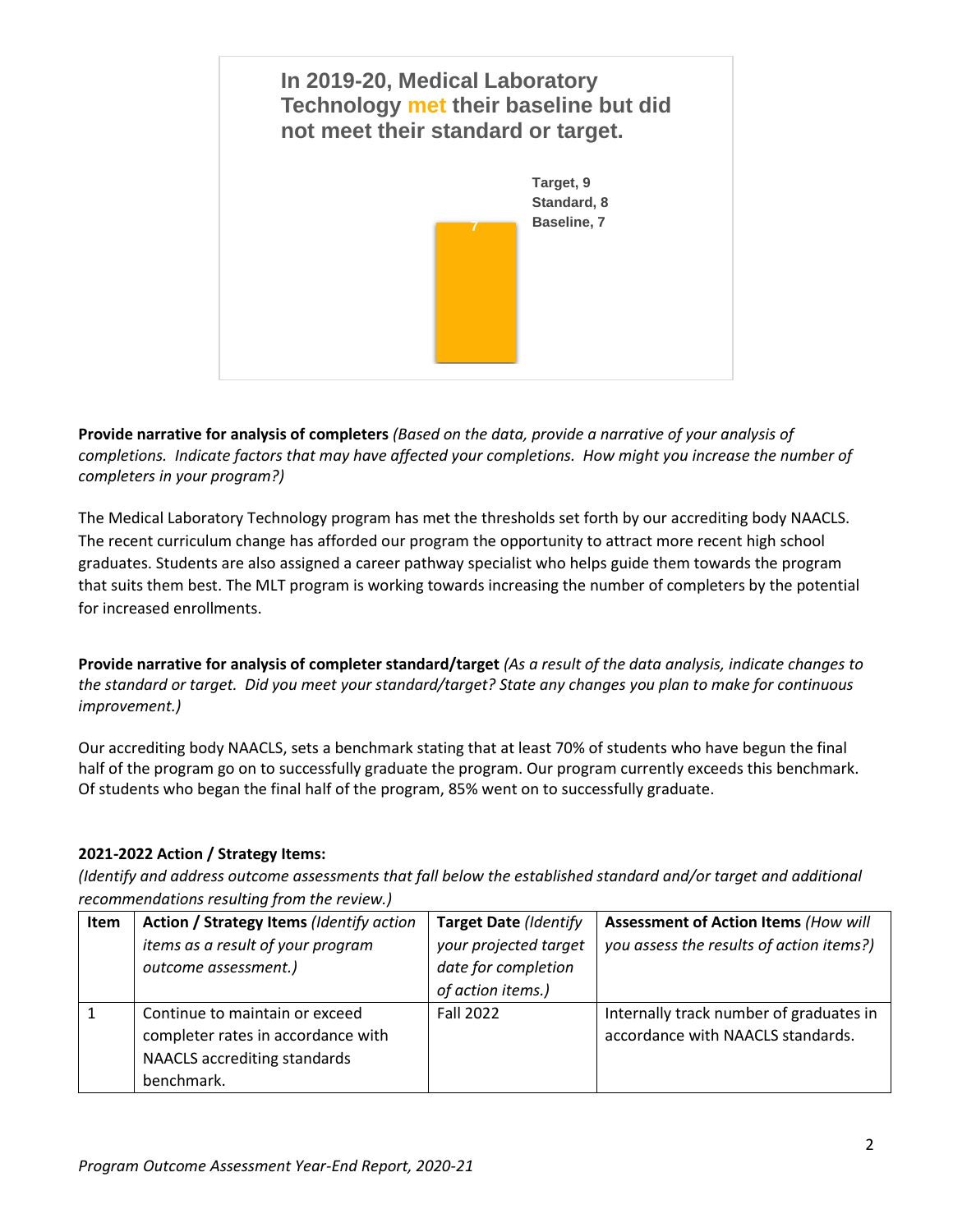#### **Program Outcome #2: Program Retention, Fall to Fall**

**Baseline:** 80.2 % (*Average of three years – 2016-17; 2017-18; 2018-19; fall-to-fall program retention*) **Standard:** 82 % Fall to Fall **Target:** 85 % Fall to Fall

# **2020-2021 Action / Strategy Items:**

| Item# | <b>Action / Strategy Items:</b>                         | Results / Use of Results: (Provide results |
|-------|---------------------------------------------------------|--------------------------------------------|
|       | (Actions / strategies identified in the 2019-20 program | of the action / strategy identified. Was   |
|       | review and outcome assessment.)                         | the action / strategy successful? How do   |
|       |                                                         | you know?)                                 |
|       | Curriculum change internally track retention data.      | The recent curriculum changes have yet     |
|       |                                                         | to be assessed.                            |

| Year (Fall to Fall) | Program<br>Fall<br><b>Enrollment</b><br><b>Cohort</b> | Program<br><b>Completers</b> | Program<br><b>Retained</b> | <b>Program Stop</b><br><b>Outs</b> | Program<br><b>Transfers</b> | Program<br><b>Retention</b><br>Rate |
|---------------------|-------------------------------------------------------|------------------------------|----------------------------|------------------------------------|-----------------------------|-------------------------------------|
| Fall 2017-Fall 2018 | 19                                                    | 6                            | 8                          |                                    |                             | 73.7%                               |
| Fall 2018-Fall 2019 | 15                                                    | 8                            | 6                          |                                    |                             | 93.3%                               |
| Fall 2019-Fall 2020 | 13                                                    |                              | 4                          |                                    |                             | 85%                                 |

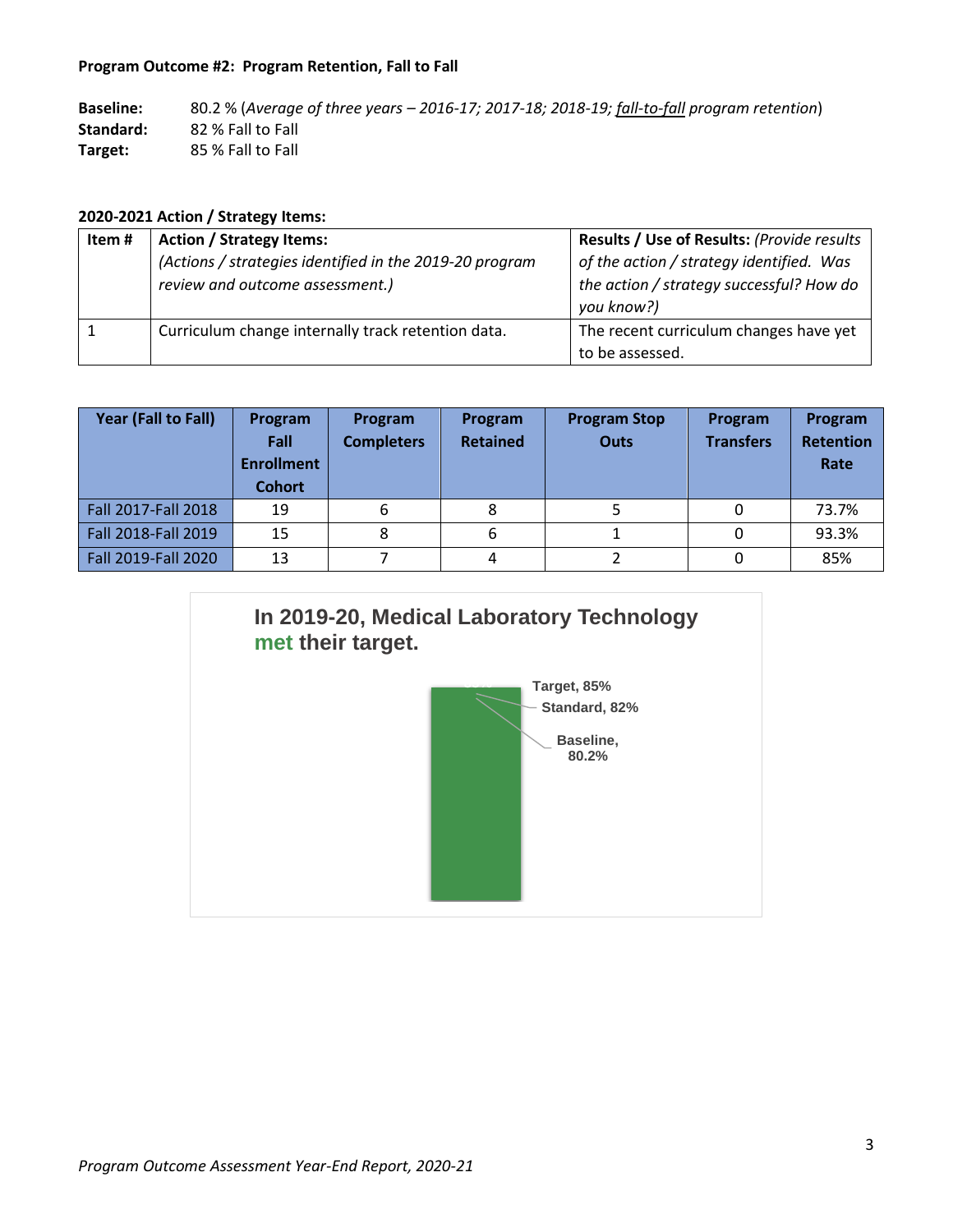**Provide narrative for analysis of program retention data** *(Based on the data, provide a narrative of your analysis of fall to fall retention. Indicate factors that may have affected your retention. State any changes you plan to make to improve retention.)*

The Medical Laboratory Technology program is satisfied with these numbers and hope to see these numbers increase over the next few years. Recent curriculum changes include the addition of a fourth Practicum course and is expected to increase the programs' retention. Students will be able to focus on all classwork for the first academic year and all clinical work for the second academic year giving the students a better option for being successful.

**Provide narrative for analysis of program retention standard/target** *(As a result of the data analysis, indicate changes to the standard or target. Did you meet your standard/target? State any changes you plan to make for continuous improvement.)*

Additionally, the accrediting body for this program, NAACLS, sets a benchmark stating that at least 70% of students who have begun the final half of the program go on to successfully graduate from the program. This program exceeded the NAACLS benchmark. Of students who began the final half of the program, 85% went on to successfully graduate.

# **2021-2022 Action / Strategy Items:**

*(Identify and address outcome assessments that fall below the established standard and/or target and additional recommendations resulting from the review.)*

| Item | Action / Strategy Items (Identify action | Target Date (Identify | <b>Assessment of Action Items (How will</b> |
|------|------------------------------------------|-----------------------|---------------------------------------------|
|      | items as a result of your program        | your projected target | you assess the results of action items?)    |
|      | outcome assessment.)                     | date for completion   |                                             |
|      |                                          | of action items.)     |                                             |
|      | Refer students to utilize additional     | <b>Fall 2022</b>      | Internally track number of students         |
|      | campus resources, achievement            |                       | referred.                                   |
|      | coaches and or tutoring services         |                       |                                             |

#### **Program Outcome #3: Job Placement / Employment**

*This assessment was recommended for deletion due to the lack of a standardized method of measurement. The Planning Council approved the deletion on September 24, 2020.*

#### **Program Outcome #4: Labor Market Data**

*This assessment was recommended for deletion due to the lack of a standardized method of measurement. The Planning Council approved the deletion on September 24, 2020.*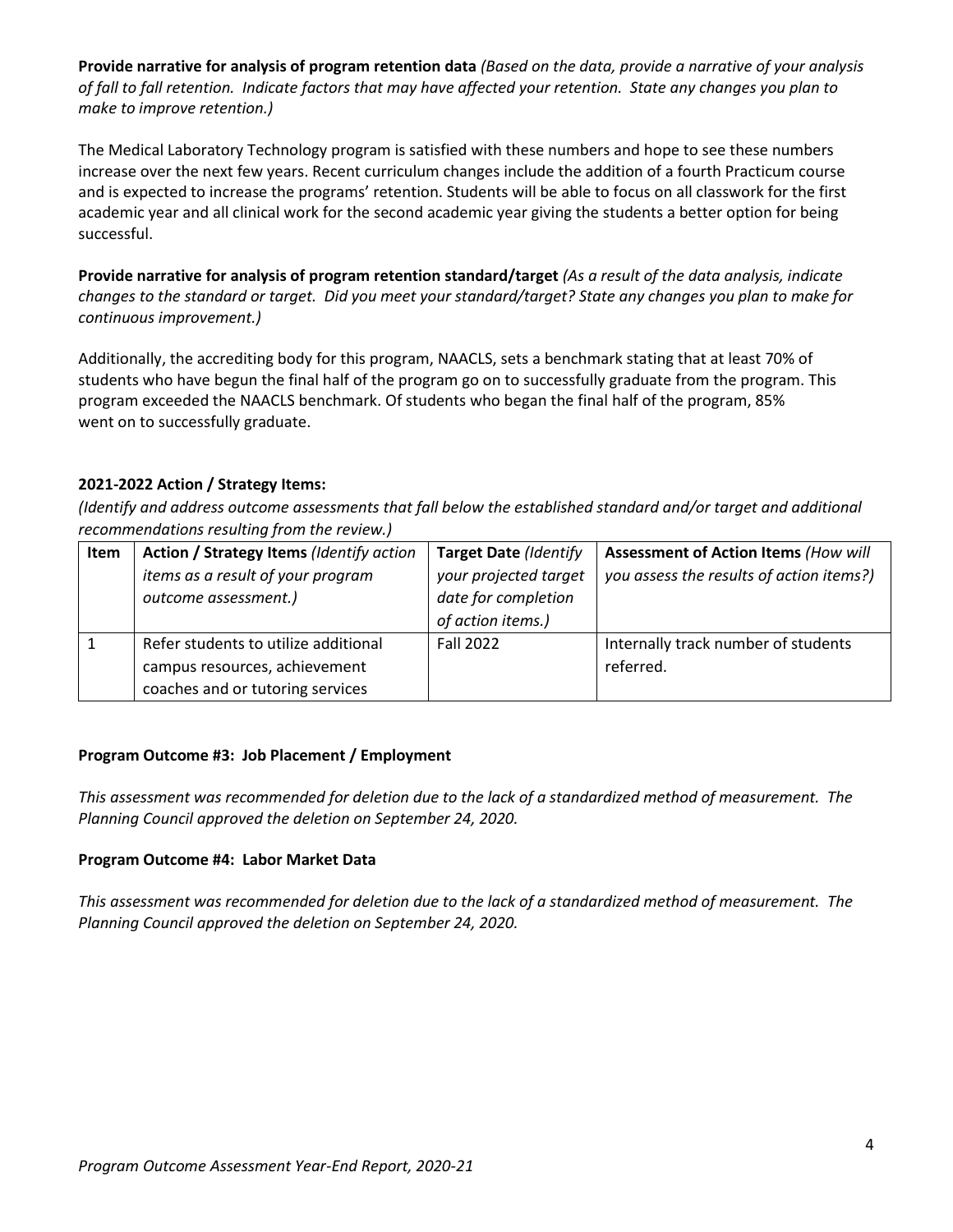**Program Outcome #5: Licensure and Certification Passing Rates (if applicable)** 

*American Society of Clinical Laboratory Science Exam; not an individual exam part of the NCCCS Performance Measures. The ASCP exam is an exam that a graduate may apply to take to receive an additional credential that demonstrates knowledge and skills necessary for the MLT field of study.* 

*Baselines were set based upon WCC's average college performance of the individual exam. Standards and targets were set by the program responsible for the individual exam and based on the baseline average performance.*

**Baseline:** 88 % (*Average of three years – 2017, 2018, 2019; American Society for Clinical Laboratory Science Exam*) **Standard:** 90 % **Target:** 100 %

# **2020-2021 Action / Strategy Items:**

| Item# | <b>Action / Strategy Items:</b><br>(Actions / strategies identified in the 2019-20 program<br>review and outcome assessment.) | Results / Use of Results: (Provide results<br>of the action / strategy identified. Was<br>the action / strategy successful? How do<br>you know?) |
|-------|-------------------------------------------------------------------------------------------------------------------------------|--------------------------------------------------------------------------------------------------------------------------------------------------|
|       | Continue encouraging students to sit for the national<br>certification exam upon graduation.                                  | Graduates from December 2020 have<br>not taken the certification exam yet.                                                                       |

#### **American Society for Clinical Laboratory Science Exam**

| <b>Exam Year</b> | # Tested | # Passed | % Passing |
|------------------|----------|----------|-----------|
| 2017             |          |          | 83%       |
| 2018             |          |          | 80%       |
| 2019             |          |          | 100%      |
| 2020             |          |          |           |

*Results provided by the program. Not an exam reported to the NCCCS and part of the Performance Measures Report.* 

**Provide narrative for analysis of exam passing rates data** *(Based on the program performance data, provide a narrative of your analysis of exam passing rate. Are you satisfied with your program exam rates? State any changes you plan to make for continuous improvement.)*

The most recent student eligible to sit for the ASCP certification exam graduated in December and has not taken the exam yet.

**Provide narrative for analysis of exam passing rates standard/target** *(Standards and targets were set using WCC's performance of the exam and identified by the program.)*

Baselines were set based upon WCC's average college performance of the individual exam. Standards and targets were set by the program responsible for the individual exam and based on the baseline average performance.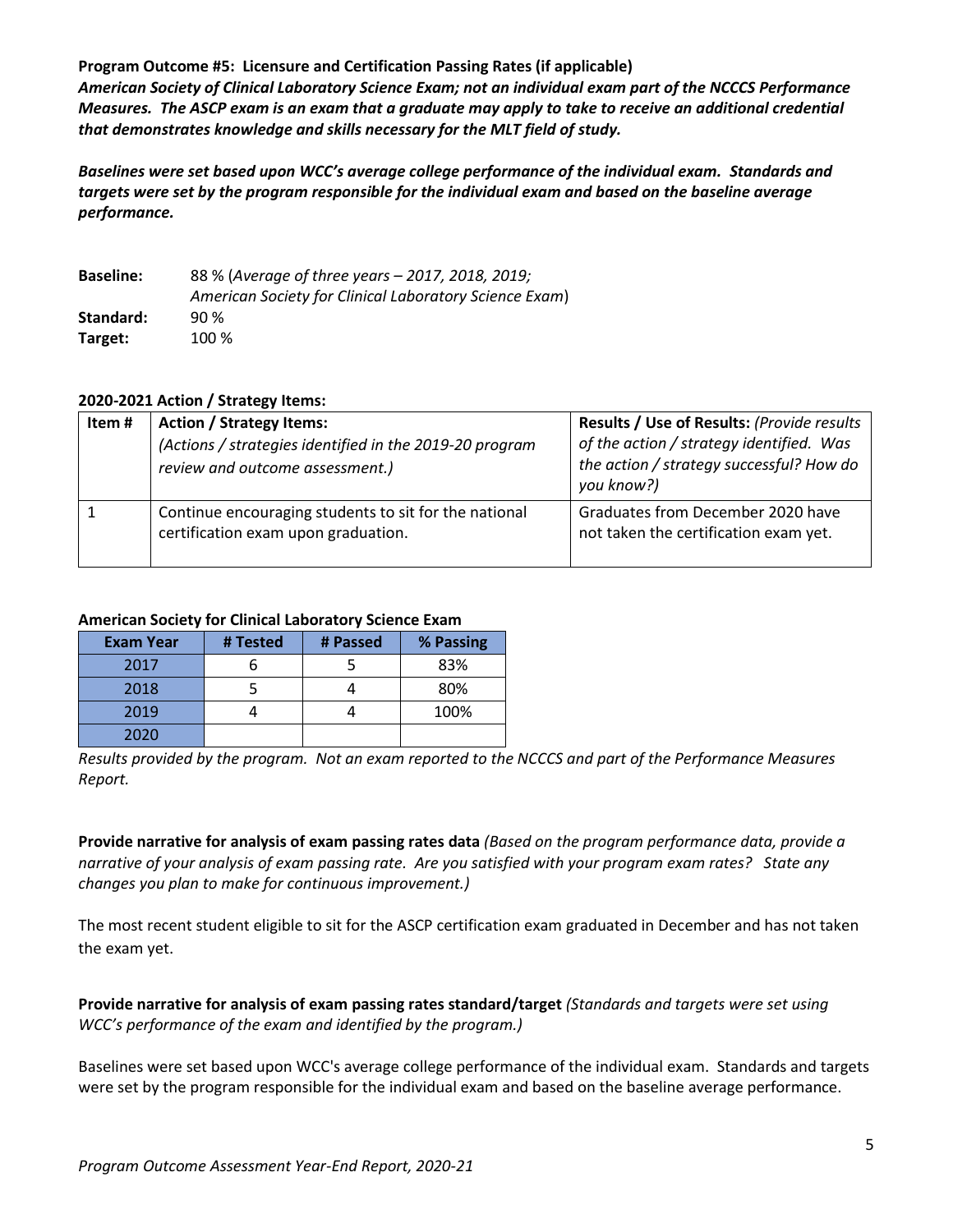The standard has been set at 90 % and the target at 100% The standard and target were set by the program responsible for the individual exam performance.

# **2021-2022 Action / Strategy Items:**

*(Identify and address outcome assessments that fall below the established standard and/or target and additional recommendations resulting from the review.)*

| Item | <b>Action / Strategy Items (Identify</b><br>action items as a result of your<br>program outcome assessment.) | <b>Target Date (Identify</b><br>your projected target<br>date for completion<br>of action items.) | <b>Assessment of Action Items (How will</b><br>you assess the results of action items?) |
|------|--------------------------------------------------------------------------------------------------------------|---------------------------------------------------------------------------------------------------|-----------------------------------------------------------------------------------------|
|      | Encourage student to take the ASCP<br>certification exam upon graduation                                     | <b>Fall 2022</b>                                                                                  | Internally track student exam<br>application status and pass rates                      |

# **Program Outcome #6: Third-Party Credentials (if applicable)**

*This assessment was recommended for deletion due to the lack of a standardized method of measurement. The Planning Council approved the deletion on September 24, 2020.*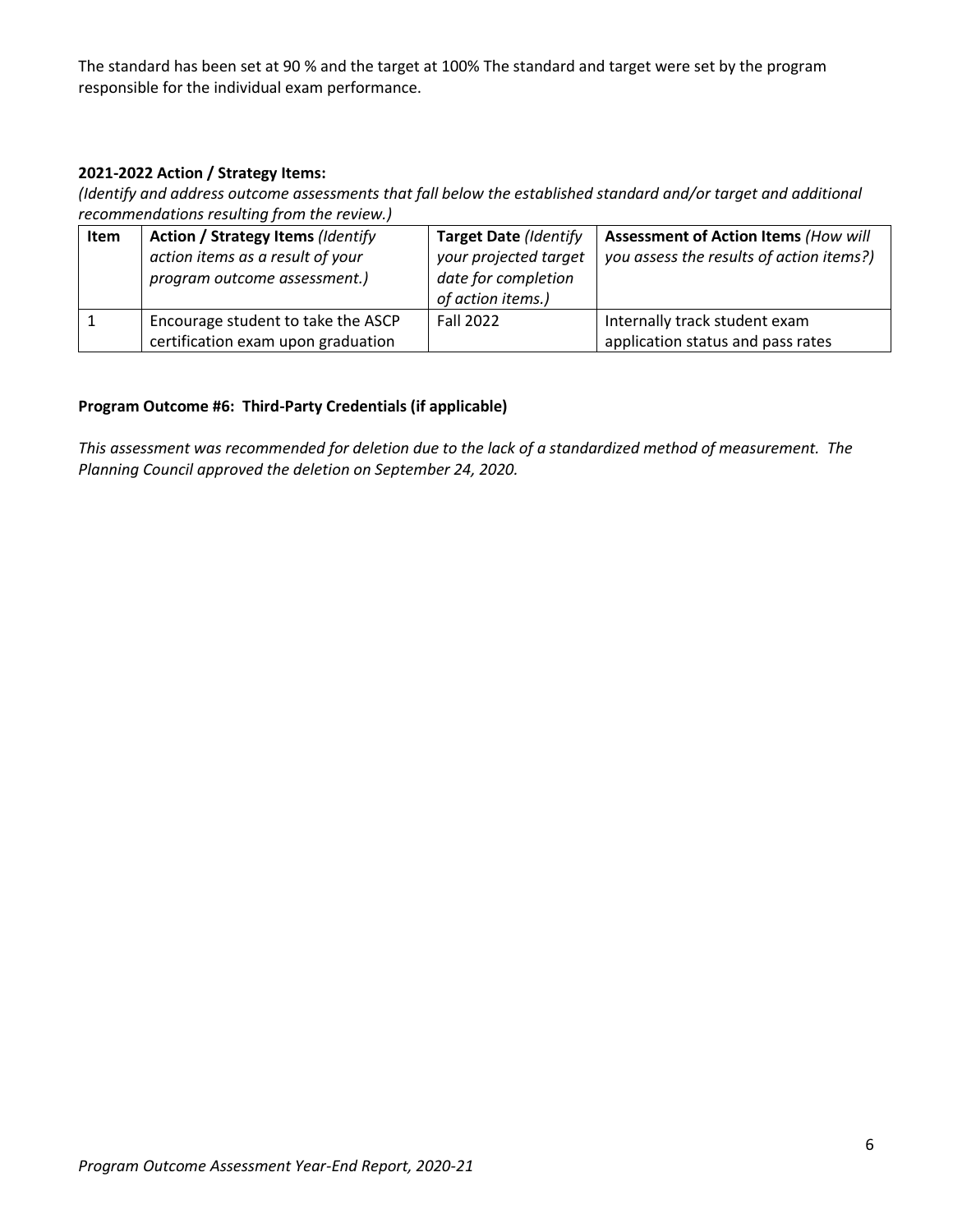# **Program Outcome #7: Program Success Rate (all delivery methods)**  *(Duplicated based on number of courses taken by students in the program.) (Program Success Rate tab)*

**Baseline:** 96 % (*Average program success students for three years – 2016-17; 2017-18; 2018-19*) **Standard:** 98 % **Target:** 100 %

#### **2020-2021 Action / Strategy Items:**

| Item # | <b>Action / Strategy Items:</b>                          | Results / Use of Results: (Provide results |
|--------|----------------------------------------------------------|--------------------------------------------|
|        | (Actions / strategies identified in the 2019-20 program  | of the action / strategy identified. Was   |
|        | review and outcome assessment.)                          | the action / strategy successful? How do   |
|        |                                                          | you know?)                                 |
|        | Continue to maintain student success rates in accordance | We are still able to maintain student      |
|        | with NAACLS accrediting standards.                       | success rates in accordance with           |
|        |                                                          | NAACLS standards.                          |
|        | Some hybrid courses will be offered for the MLT program  | Many students are not successful in a      |
|        |                                                          | hybrid learning environment                |

| <b>Academic Year</b>        | <b>Program Enrolled Students</b> | <b>Program Success Students</b> | <b>Program Success Rate</b> |
|-----------------------------|----------------------------------|---------------------------------|-----------------------------|
| <b>Fall, Spring, Summer</b> |                                  |                                 |                             |
| 2017-2018                   | 95                               | 94                              | 99%                         |
| 2018-2019                   | 86                               | 82                              | 95%                         |
| 2019-2020                   | 51                               | 48                              | 94%                         |

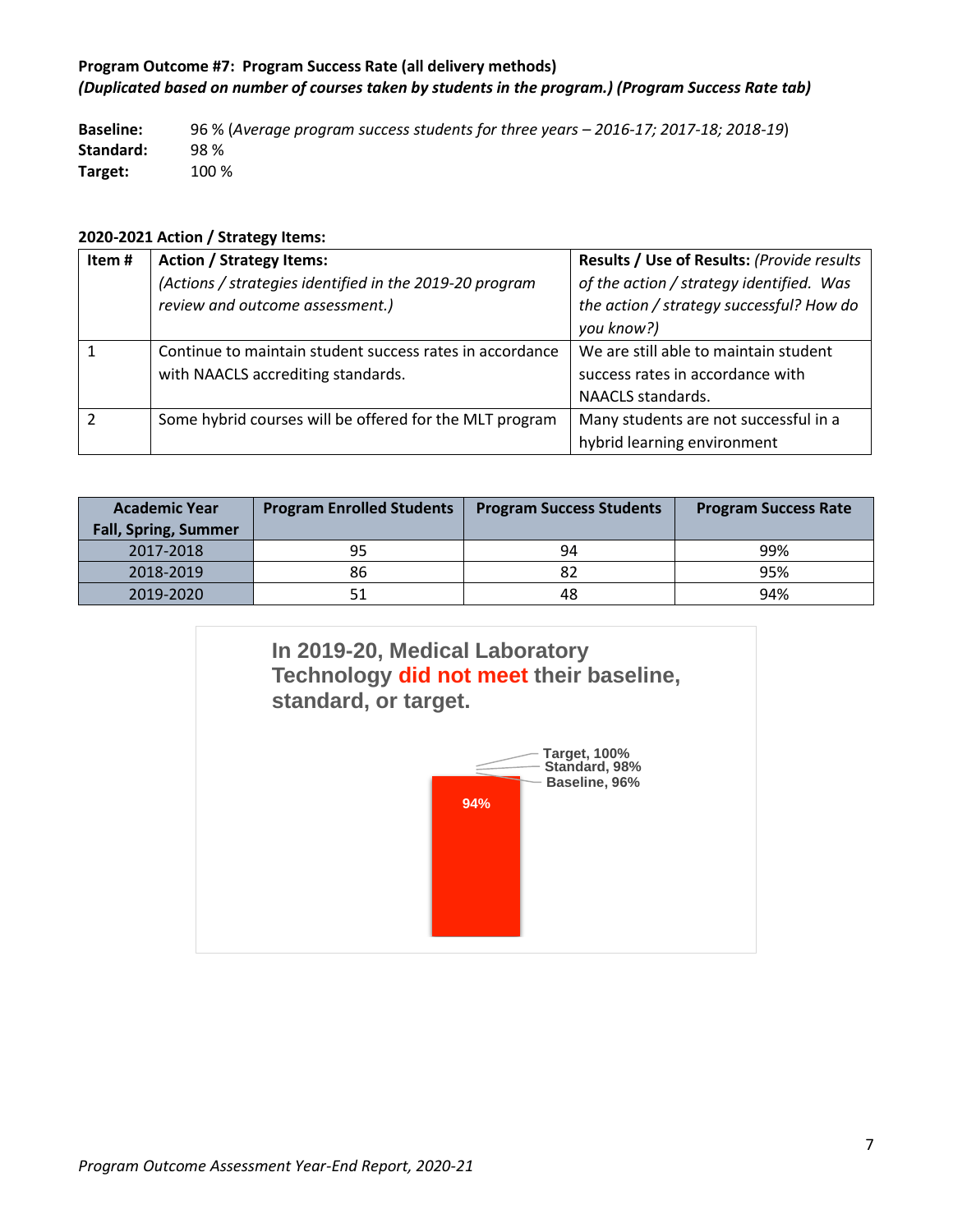**Provide narrative for analysis of student success in program courses** *(Are students more successful in program courses in face-to-face, online, hybrid, or blended methods of course delivery? Do you plan to make any changes to course offerings based upon your analysis of the data?)*

Analysis of this data shows that the medical laboratory technology program course success rate did not meet the target. I believe this has to do with the delivery method. Currently the medical laboratory technology program contains all hybrid courses due to COVID-19 and is not the ideal learning platform for new MLT students. Students tend to do better in the face-to-face format.

**Provide narrative for analysis of student success in program courses standard/target** *(As a result of the data analysis, indicate changes to the standard or target. Did you meet your standard/target? State any changes you plan to make for continuous improvement.)*

All MLT courses are currently being offered in a hybrid format, until students can return to 100% face to face courses, no changes are currently taking place.

# **2021-2022 Action / Strategy Items:**

*(Identify and address outcome assessments that fall below the established standard and/or target and additional recommendations resulting from the review.)*

| Item | Action / Strategy Items (Identify action<br>items as a result of your program<br>outcome assessment.) | <b>Target Date (Identify</b><br>your projected target<br>date for completion<br>of action items.) | <b>Assessment of Action Items (How will</b><br>you assess the results of action items?) |
|------|-------------------------------------------------------------------------------------------------------|---------------------------------------------------------------------------------------------------|-----------------------------------------------------------------------------------------|
|      | Adding synchronized online class times                                                                | <b>Fall 2022</b>                                                                                  | Internally track student success in<br>online portion of hybrid courses                 |
|      | Incorporate additional virtual resources<br>to help students with online<br>assignments.              | <b>Fall 2022</b>                                                                                  | Internally track student success in<br>online portion of hybrid courses                 |